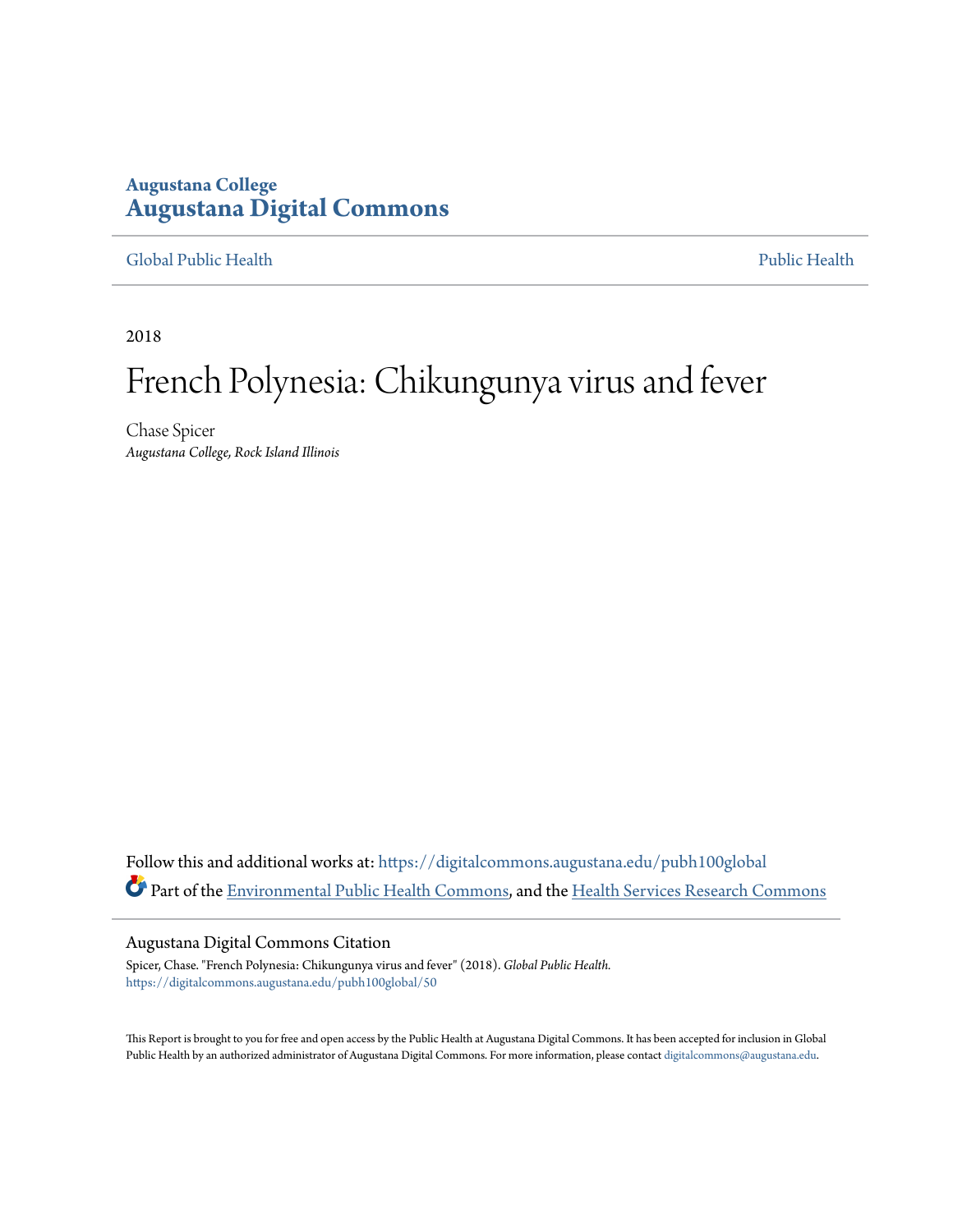# **French Polynesia: Chikungunya virus and fever**

### **About the Region:**

The nation of French Polynesia was at first inhabited by only Polynesians, and then European settlers began arriving in the 16th century. The islands are now an official territory of France, and they have been since 1843. The nation is made up of 118 islands spread over an area about the size of Europe.Technically speaking, these islands are located halfway between Australia and California, in a place commonly referred to as "Oceania." The nation's capital city is the city of Papeete, Tahiti. The islands comes together to form 3,827 square kilometers of area, and consist heavily of many mountain masses and a single barrier reef. The highest point in French Polynesia reaches approximately 7,352 feet. As of the nation's last poll in 2012, there was a population of around 268,270 people on all of the islands altogether, which are divided into sections of islands called archipelagos.



As for the primary languages spoken by these individuals, nearly 78% of the population speaks fluent Polynesian, followed next by 12% of people that prefer to use Chinese.

Next off, the nation's religion is much more divided than the nation's language gap, with 54% of people practicing Protestantism and then 30% practicing Roman Catholic beliefs. In the mid-20th century, French Polynesia's

economy benefited significantly from highly upgrading their transportation facilities as well as shipping. This caused the "ancient subsistence economy" to be replaced with modern economics of tourism revenue, military employment, fishing, and pearl farming. Therefore, most of the nation's natives are proud of where they come from, raising all of their own foods and growing crops to harvest as well. Traditional exports for the area, such as vanilla, have really decreased, causing economic disruption.

As for leadership in French Polynesia, the nation's last elected president was chosen in September of 2014 and still remains in charge to this day, his name is Edouard Fritch. As far as other veteran politicians from French Polynesia, a man named Gaston Flasse, recently was convicted in a corruption scandal and sentenced to four years in jail. As for who's really under control on the islands, they are completely ruled by France and its government still. The nation has continued to see extreme revenue loss, calling for a great demand of fishing to make all ends meet. Last of all, all five archipelagos of the nation have recently faced outbreaks of a mosquito-borne illness known as Chikungunya.



**The At-Hand Issue:** Chikungunya outbreaks across the nation are spread by mosquitoes and mosquitoes only. All island natives

<https://sugarandcloth.com/our-honeymoon-part-1-guide-to-moorea-french-polynesia/>